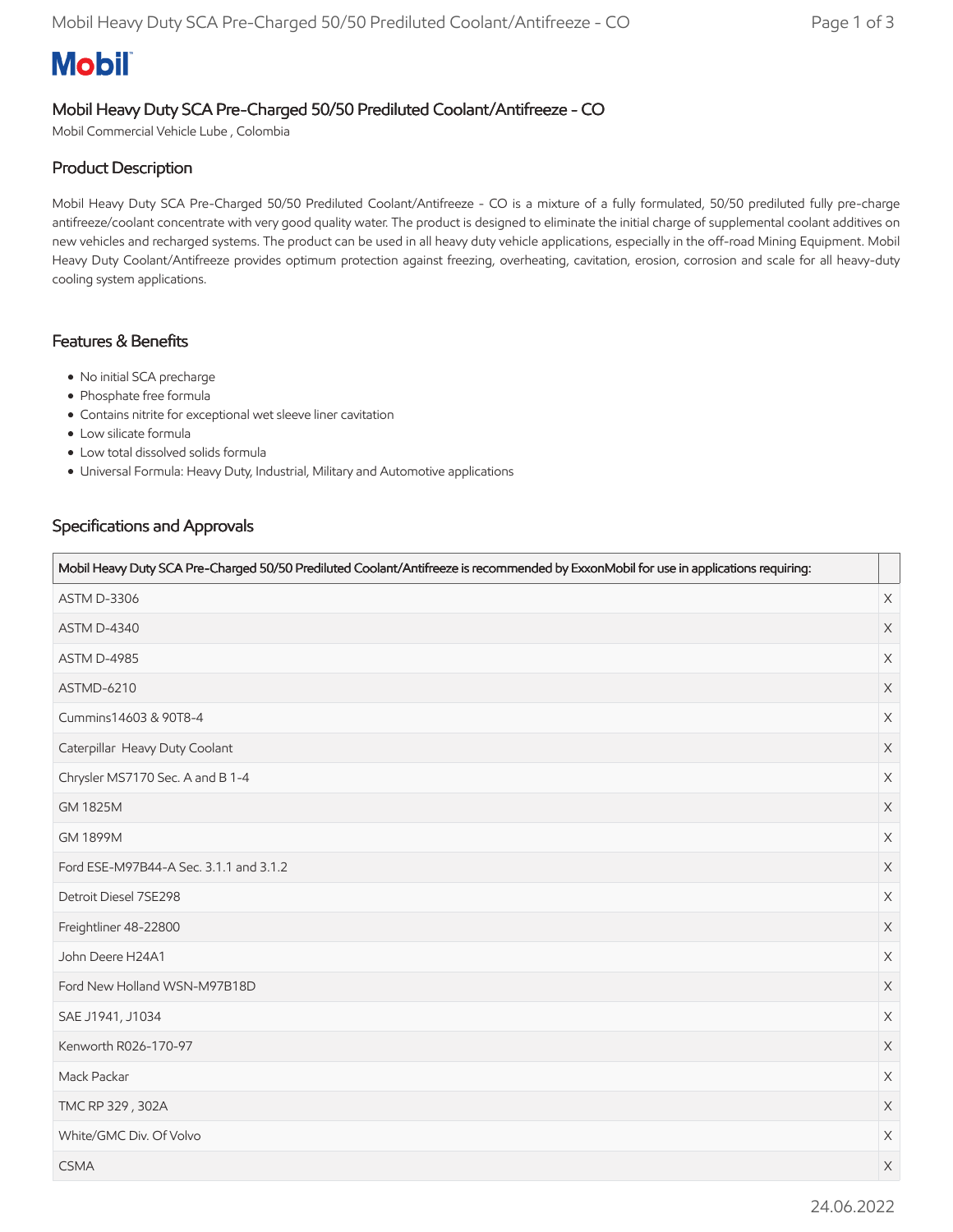| Mobil Heavy Duty SCA Pre-Charged 50/50 Prediluted Coolant/Antifreeze is recommended by ExxonMobil for use in applications requiring: |          |
|--------------------------------------------------------------------------------------------------------------------------------------|----------|
| GSA AA-870A                                                                                                                          |          |
| Peterbilt 07-06773                                                                                                                   | $\times$ |
| l GSA CID A-A-52624                                                                                                                  | $\times$ |
| Navistar-International (CEMS B-1, Type I-II)                                                                                         |          |

#### Chemical Properties

| Property                      | ASTM D-6210 Specification | Typical Values for Mobil Heavy Duty Coolant |
|-------------------------------|---------------------------|---------------------------------------------|
| Specific Gravity (15/15°C)    | Min 1.065                 | 1.07                                        |
| Freezing Point, 50 Vol. %, °C | $-37$ Max.                | $-37$                                       |
| Boiling Point, 50 Vol. %, °C  | Min. 108                  | 108                                         |
| Effect On Automotive Finish   | No Effect                 | No Effecto                                  |
| pH, 50 Vol. %                 | $7.5 - 11.0$              | 10.4                                        |
| Color                         |                           | Purple                                      |
| Density, Kg/Gl @ 15°C         |                           | $\overline{4}$                              |

### Application

To assure success using Mobil Heavy Duty SCA Pre-Charged 50/50, the system should be drained and flushed. Mobil Heavy Duty SCA Pre-Charged 50/50 is a ready to use product. To insure the proper concentration level of the inhibitors and boil-over/freeze protection, do not add water or mix with other unknown coolants.

With Mobil Heavy Duty SCA Pre-Charged 50/50 there is no need to use an initial charge of supplemental coolant additive or pre-charge spin on water filter.

This "new cooling system Mobil Heavy Duty SCA Pre-Charged 50/50 a "Ready to Use" Coolant premixed at 50%, conforms to ASTM D-6210, TMC RP 329/330 with a corrosion package based on the low silicate, phosphate – free, nitrite and/or nitrite and Molybdate technology and should be used as is, replacing water.

Typically, (an example of recommendation from Cummins Engine Company), recommendations for changing coolant for ESI type technology as the ESI type coolant, is no longer based on miles or hours of use. New guidelines call for changing coolant only when it is contaminated to the point that it can no longer protect the cooling system.

The elements of this type of Cooling system, (Mobil Heavy Duty SCA Pre-Charged 50/50), are as follows: Fully formulated heavy-duty coolant, which required no precharge of SCA;

- Maintenance focused around proper system top-up, (top-off), to control coolant chemistry with less reliance on coolant testing;
- Use of a fully formulated Mobil Heavy Duty SCA Pre-Charged 50/50 coolant, results in much more simple and reliable coolant maintenance system, regardless of the coolant additive chemistry from different OEM manufacturers;
- Use of a TMC RP 329/330 or ASTM D-6210 type coolant, eliminates precharge because it contains the correct additive to protect HD cooling system;
- Mobil Heavy Duty SCA Pre-Charged 50/50 programs assume that the customer will properly top-up, (top-off), the cooling system with proper type of coolant, and it is CRITICAL to maintain proper coolant chemistry and glycol concentration;
- There is no longer the safety factor of frequent SCA or water addition which provides some margin against coolant dilution and chemicals overcharge.

#### Health and Safety

Based on available information, this product is not expected to produce adverse effects on health when used for the intended application and the recommendations provided in the Material Safety Data Sheet (MSDS) are followed. MSDS's are available upon request through your sales contract office,